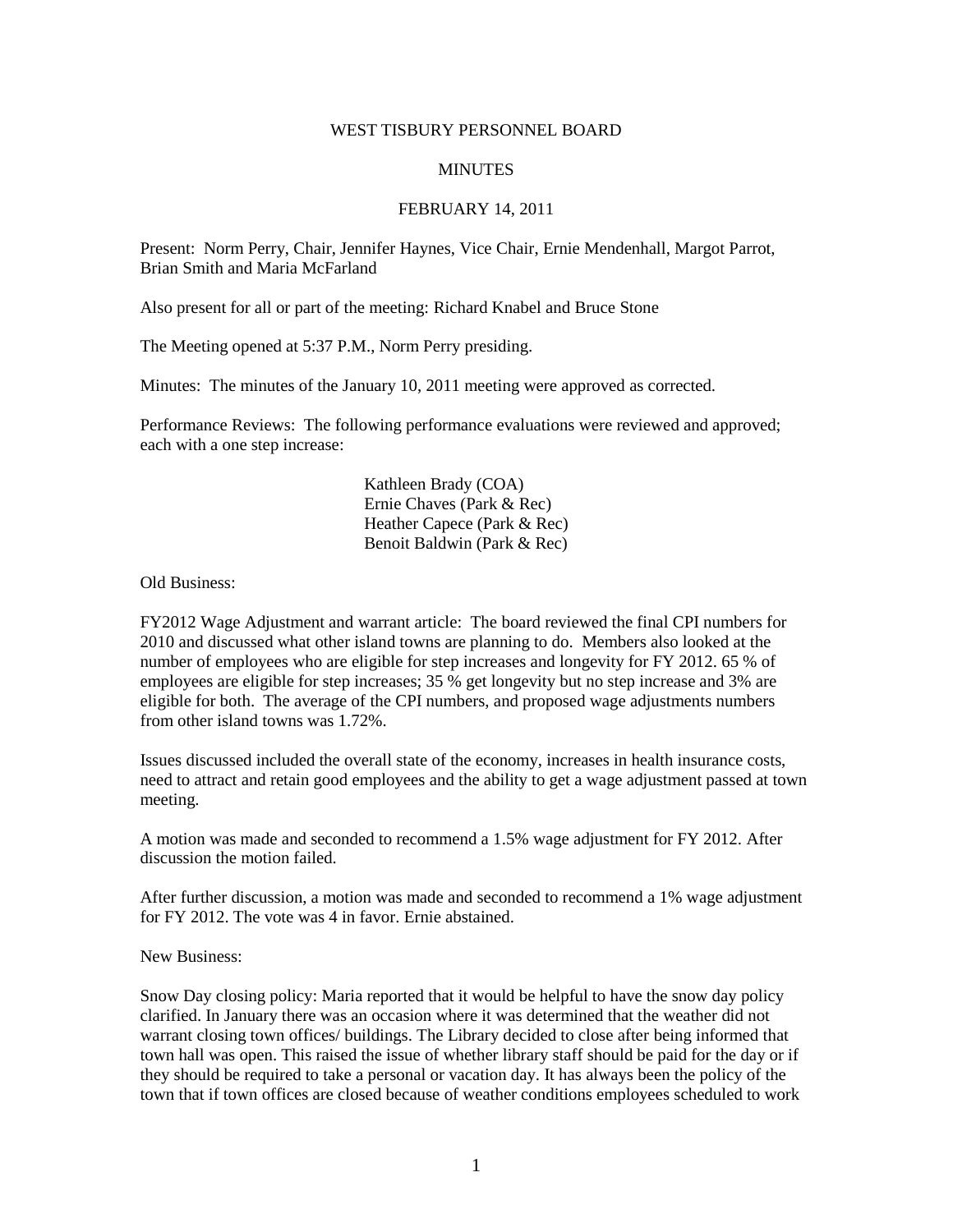that day are paid. If town offices are open but an employee chooses to stay home for whatever reason on such a day, they must use a personal or vacation day, or a sick day if they are sick.

After discussion it was decided that the snow day closing policy, is a matter for the Board of Selectmen. However, the general feeling was that all town offices should either be opened or closed and those individual buildings/ departments should not be making that decision. If all town offices are closed because of weather conditions, employees should continue to be paid for the day.

Police Department job application: Maria read an e-mail from Town Counsel, Jack Collins, regarding revisions to this job application. He is continuing to work on this issue and will advise the board after he meets with the Massachusetts Commission on Discrimination. It was noted that Jack is not doing this work solely for West Tisbury so we will not be billed for his time. No action was taken.

BOS/Alternative Evaluation Format: Richard Knabel was present to discuss using an alternative form of evaluation of employee review for the town administrator. He said he personally has trouble with a standard evaluation form. A specific form for the evaluation of a town administrator obtained from the MMPA was discussed. Richard said that he thought it was more appropriate and thoughtful format for an evaluation.

It was explained that the Board had recently conducted a study of various evaluation forms used by other towns and found the one in use in West Tisbury, while not perfect, was better than most. Richard was told that he could use the form and provide detailed comments in an addendum to the form as other town boards do.

Bruce Stone suggested that the form Richard referred to might be a good goal setting mechanism going forward.

It was decided that the Board would review the town administrator evaluation form in detail and that perhaps it could be used next year. It was agreed that it was not appropriate to introduce a new form of evaluation that an employee had not been made aware of. No action was taken.

Richard then asked if there was a form of evaluation for the police chief. Maria said no, because the chief is a contract employee. Maria offered to see what other towns use to evaluate their police chief.

Police Department: Chief Rossi has asked if summer staff that worked for the police department or another town department last year and are planning to come back for the 2011 summer season, need to reapply for their positions. The answer is yes.

Administrative:

 $FY2012$  Budget: Norm and Maria will meet with the Finance Committee on February  $15<sup>th</sup>$  to review the personnel budget and warrant article.

The following paperwork was reviewed and signed:

Job Certification Form: Park & Rec/Vanderwekken